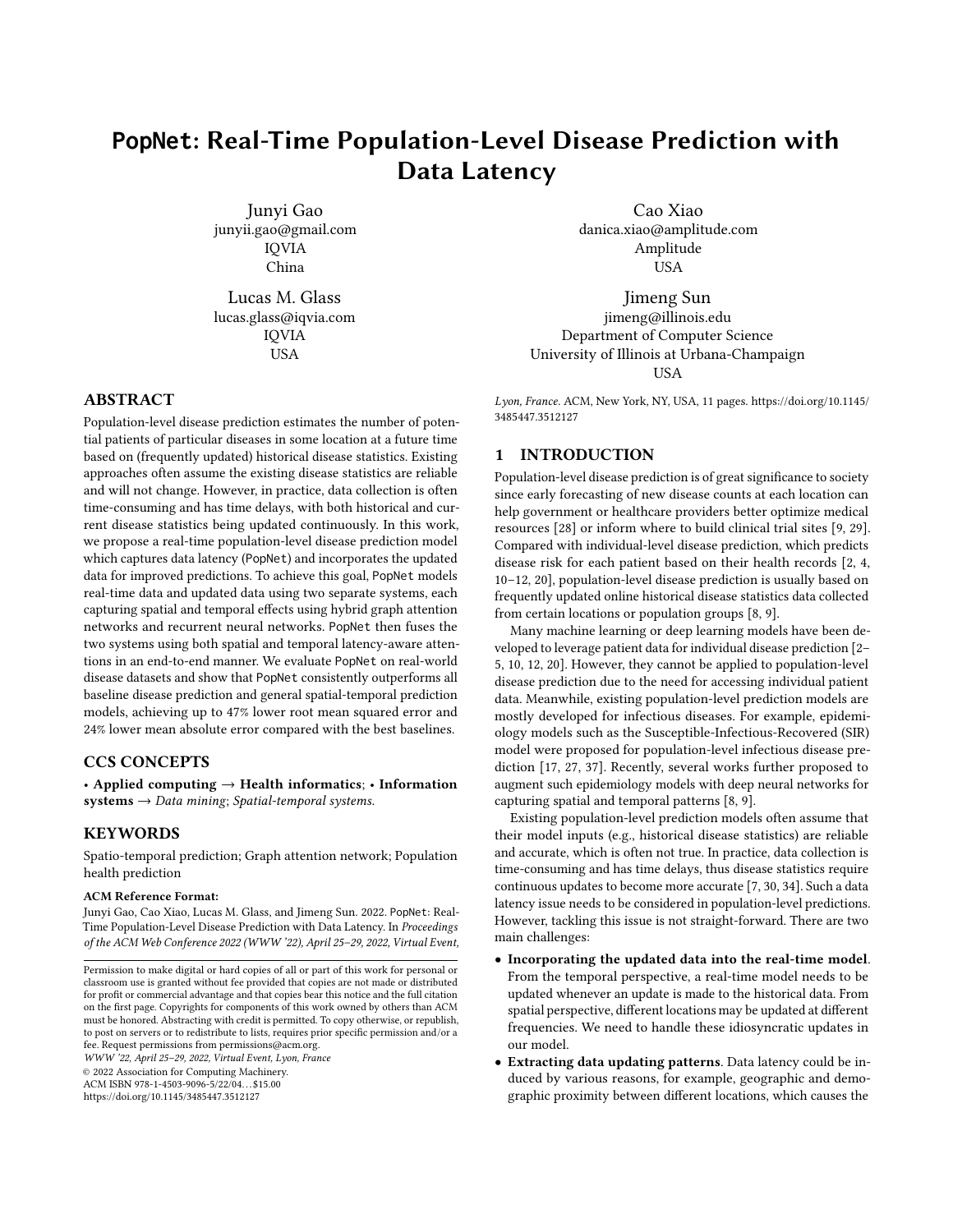complexity of data updating patterns and brings difficulty for the model to utilize and make predictions. The noise and spatialtemporal correlation of different data streams also add to the difficulties of extracting data updating patterns.

To address these challenges, we propose a population-level disease prediction model (PopNet) which captures data latency and incorporates the updated data for improved predictions. PopNet is enabled by the following technical contributions.

- Dual data modeling systems to incorporate updated data into the real-time model. PopNet models real-time data and updated data using two separate systems, each capturing spatial and temporal effects using hybrid graph attention networks (GAT) and recurrent neural networks (RNN). PopNet then adaptively fuses the two systems using both spatial and temporal latency-aware cross-graph attentions in an end-to-end manner. To the best of our knowledge, we are the first work to incorporate updated data in spatio-temporal models.
- Extract data updating patterns to enrich the spatial and temporal latency-aware attention. We identify three major data updating patterns. (1) Spatial Correlation. Geographically close locations may have similar data updating patterns and locations with similar populations may also have similar characteristics [\[9,](#page-8-1) [23\]](#page-8-16); (2) Seasonality. The data updating patterns may be temporally periodic, and (3) Disease Correlation. Disease comorbidities may lead to similar updating patterns. We enrich the spatial and temporal latency-aware attentions with these patterns, allowing the model to incorporate these patterns adaptively.
- Efficient model update. PopNet can be trained efficiently on the newly added data via better initialization for hidden states of RNN. As a result, PopNet can utilize previous historical patterns without reprocessing old data, which improves efficiency when the training sequences are long and brings convenience for deployment in real-world healthcare systems.

We evaluate PopNet on real-world online medical claims datasets with real-time and update records and a simulated synthetic dataset. Compared to the best baseline model, PopNet achieves up to 47% lower root mean squared error (RMSE) and 24% lower mean absolute error (MAE) on two real-world disease prediction tasks.

# 2 RELATED WORKS

Over the years, spatial-temporal prediction models have been developed for application tasks such as traffic prediction [\[13,](#page-8-17) [15,](#page-8-18) [38,](#page-8-19) [39\]](#page-8-20), disease prediction [\[8,](#page-8-8) [9,](#page-8-1) [16\]](#page-8-21), regional demand prediction [\[38\]](#page-8-19) and general time-series prediction [\[1\]](#page-8-22). The recent success of deep learning models, especially GNNs and RNNs, brings promises to better model complex spatial and temporal features. Many research combines graph structures with disease statistics to model regional and temporal disease propagation and achieves more accurate predictions. For example, Deng et al. [\[8\]](#page-8-8) proposed a location attention mechanism and a graph message passing framework to predict influenza-like illness for different locations. Gao et al. [\[9\]](#page-8-1) incorporated clinical claims data in graph attention network to predict COVID-19 pandemics and use disease transmission dynamics to regularize RNN predictions. These models achieve good performance on their well-collected datasets. Compared with general

spatio-temporal prediction works, our work more focuses on incorporating updated data into the spatio-temporal model. Since in practice, the input data is not always reliable due to latency or errors and may get updated in the future. We believe this scenario is common in web data and real-world settings.

Consider broader spatial-temporal prediction models in other fields such as traffic prediction, most works also utilize graph neural networks to extract spatial features and use RNNs or attention mechanisms to extract temporal features [\[19,](#page-8-23) [25,](#page-8-24) [32,](#page-8-25) [35,](#page-8-26) [36\]](#page-8-27). Those works also do not have the consideration or model design for data latency. For example, the traffic prediction model GMAN [\[39\]](#page-8-20) leverages the node2vec approach to preserve graph structure in node embeddings and then samples the neighboring nodes to obtain the embedding. Guo et al. [\[13\]](#page-8-17) proposed ASTGCN to extract multi-scale temporal features by training three network branches to receive hour-level, day-level, and week-level data. In our work, we enrich the model with spatial and temporal background information, making the model adaptively extract spatial relationships of both close nodes and distant but similar nodes, also from multiple time scales.

# 3 PROBLEM FORMULATION

Definition 1 (Disease statistics data). The disease statistics data are collected from medical claims or online reports of local health departments from different locations. They can be represented as a 3D tensor  $X \in \mathbb{R}^{N \times T \times F}$ , where N denotes the number of locations,  $T$  is the number of total timesteps,  $F$  is the number of features (i.e., diseases). Matrix  $X^t \in \mathbb{R}^{N \times F}$  and  $X_i \in \mathbb{R}^{T \times F}$  denote slices from the  $X$  tensor from time dimension and location dimension. Vector  $\mathbf{x}_i^t \in \mathbb{R}^F$  denotes a slice from the  $\mathbf{X}^t$  matrix at *i*-th location.

Definition 2 (Updated disease data). The real-time statistics maybe unreliable due to time delays during data collection process, therefore every tensor element in  $X$  may be updated at a future timestep. For example, for a specific location at timestep  $t$ , after we obtain the initial disease statistics for this timestep, we may constantly receive updates for the statistics of timestep  $t$  in future timesteps  $t + 1$ ,  $t + 2$ , .... All the updated values consist of the updated disease data  $\mathcal{U} \in \mathbb{R}^{N \times T \times F}$ , which is a 3D tensor. Similar to the original disease data, we also use  $U^t \in \mathbb{R}^{N \times F}$ ,  $U_i \in \mathbb{R}^{T \times F}$ and  $\mathbf{u}_i^t \in \mathbb{R}^F$  to denote different slices from the updated data tensor. Here  $\mathbf{u}_i^{t_1}$  refers to data updated for location *i* at a future time  $t_1$ . Suppose it will replace the original disease data  $x_i^{t_0}$ , note that  $t_1 > t_0$ , we define this update latency as  $\Delta t_i = t_1 - t_0$ . All update latency is aggregated to a 2D matrix  $\Delta t \in \mathbb{R}^{N \times T}$ . Value 0 in  $\mathcal U$  means no updates for those tensor elements.

Definition 3 (Location graph). A location graph can be modeled as an undirected graph  $G = (V, E, A)$ , where V is the set of  $|V| = N$ location nodes,  $E$  is the set of edges,  $A$  denotes the adjacency matrix of the graph. The edges are computed based on the geographical and demographic proximity between locations, which will be detailedly introduced in following sections.

Problem 1 (Spatial-temporal disease prediction). Given historical original disease statistics  $X$  and updated disease data  $U$ , the population-level spatial-temporal disease prediction task is a regression task, which is to predict the future ground-truth number of cases for a certain disease  $Y \in \mathbb{R}^N$  for all N locations at  $T + 1$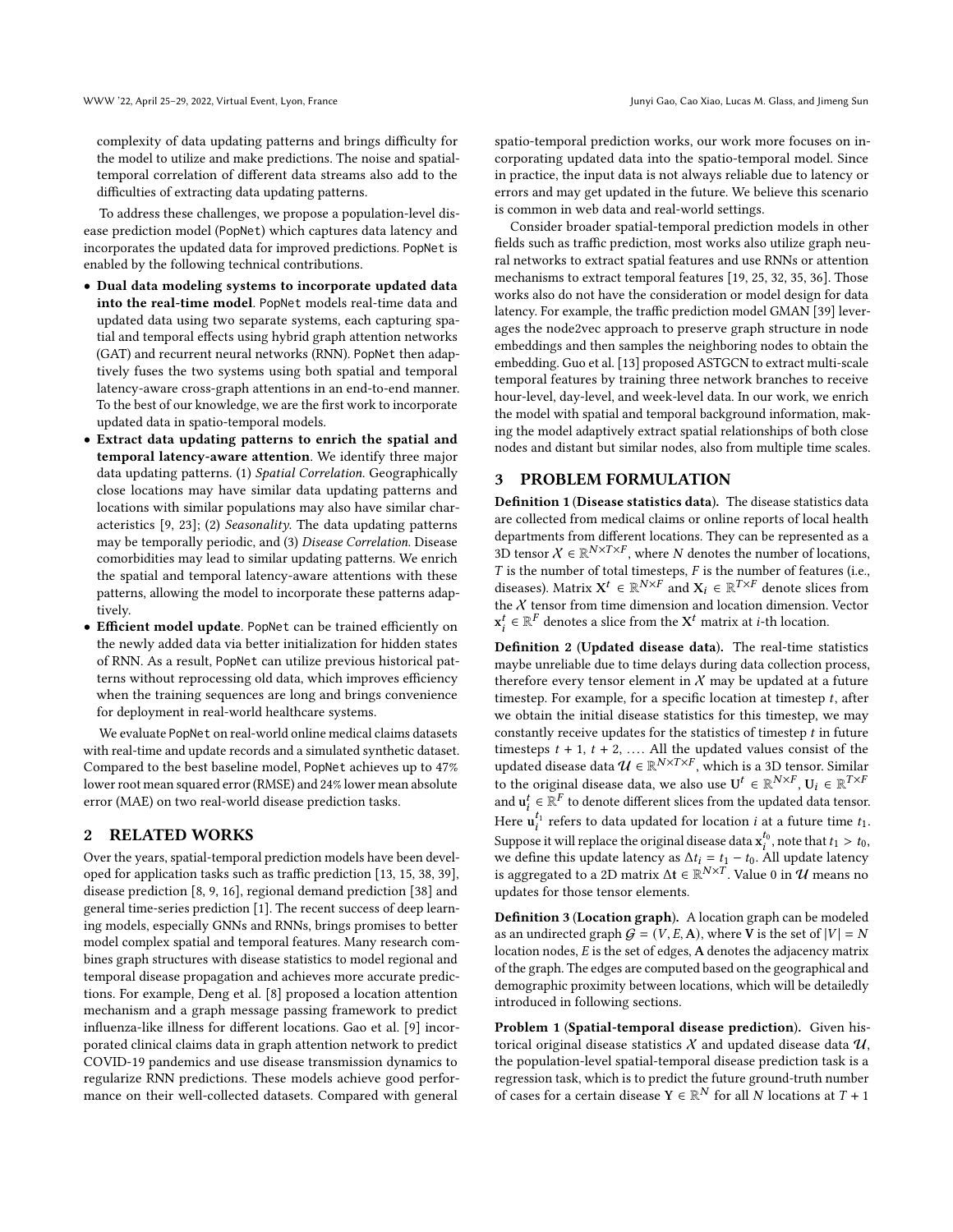timestep. We also support multiple-step prediction for next  $k$  steps from  $T + 1$  to  $T + k$  timesteps.

#### 4 THE **POPNET** MODEL

As shown in Fig. [1,](#page-3-0) PopNet models real-time data  $X$  and updated data  $U$  using two separate systems, and then adaptively fuses the two systems using both spatial and temporal latency-aware crossgraph attention. Below we introduce PopNet in more details.

#### 4.1 Dual Graph Attention Network

We model the real-time data  $X$  and updated data  $U$  using separate systems for better modal capacities of pattern extractions in both data sources. We employ graph attention networks (GAT) [\[33\]](#page-8-28) to leverage spatial relations between locations. This way, the prediction for a target location can be improved by utilizing spatial disease patterns discovered in nearby or similar locations. We use two graph attention networks to process  $X$  and  $U$  respectively.

Here  $X$  and  $U$  share the same undirected graph design  $G(V, E, A)$ . In graph  $G$ , the nodes indicate locations; while the edge connecting node *i* and *j*, denoted as  $w_{ij}$ , is the similarity between node *i* and *j* such that  $w_{ij} = p_i^{\alpha} p_j^{\beta}$  $\beta$ <sub>j</sub>exp( $-\frac{d_{ij}}{v}$ ). Here  $d_{ij}$  is distance between node *i* and *j*,  $p_i$  is the population size of node *i*, and  $\alpha$ ,  $\beta$ ,  $\gamma$ are hyper-parameters. We use a threshold value  $\omega$  to calculate the graph adjacency matrix as in Eq. [\(1\)](#page-2-0),

<span id="page-2-0"></span>
$$
\begin{cases}\nA_{ij} = 1, & \text{if } w_{ij} \ge \omega \\
A_{ij} = 0, & \text{if } w_{ij} < \omega\n\end{cases}
$$
\n(1)

For simplicity, we focus our discussion in this section on a specific timestep and thus will omit the superscript  $t$ . Accordingly the attention score between node  $i$  and  $j$  will be computed as in Eq. [\(2\)](#page-2-1),

<span id="page-2-1"></span>
$$
z_i = W_z x_i, z_i^u = W_z^u u_i
$$
  
\n
$$
e_{ij} = \sigma(W_a(z_i|z_j)), e_{ij}^u = \sigma(W_a^u(z_i^u|z_j^u))
$$
\n(2)

where  $W_z \in \mathbb{R}^{|z_i| \times F}$ ,  $W_a \in \mathbb{R}^{|z_i| + |z_j|}$ ,  $W_z^u \in \mathbb{R}^{|z_i^u| \times F}$ ,  $W_a^u \in$  $\mathbb{R}^{|z_i^u|+|z_j^u|}$  are attention weight matrices for the GAT networks, |  $\sigma$  denotes the LeakyReLU activation function, and  $(\cdot | \cdot)$  denotes the concatenate operation. Then we use softmax function to normalize the obtained attention score as in Eq. [\(3\)](#page-2-2),

<span id="page-2-2"></span>
$$
a_{ij} = \frac{\exp(e_{ij})}{\sum_{k \in \mathcal{N}(i)} \exp(e_{ik})}, \quad a_{ij}^u = \frac{\exp(e_{ij}^u)}{\sum_{k \in \mathcal{N}(i)} \exp(e_{ik}^u)}
$$
(3)

where  $N(i)$  denotes the set of one-hop neighbors of node *i*.

Likewise, we use the multi-head attention mechanism [\[33\]](#page-8-28) to enrich the model capacity by calculating  $K$  independent attention scores, where  $K$  is the number of attention heads. We obtain the aggregated node embedding as given by Eq. [\(4\)](#page-2-3),

<span id="page-2-3"></span>
$$
\mathbf{g}_{i} = \sigma(\frac{1}{K} \sum_{k=1}^{K} \sum_{j \in \mathcal{N}(i)} a_{ij}^{k} \mathbf{W}_{g}^{k} \mathbf{x}_{j}), \mathbf{g}_{i}^{u} = \sigma(\frac{1}{K} \sum_{k=1}^{K} \sum_{j \in \mathcal{N}(i)} a_{ij}^{u,k} \mathbf{W}_{g}^{u,k} \mathbf{u}_{j})
$$
\n(4)

where  $\mathbf{W}_q^k \in \mathbb{R}^{g_i | \times F}$  and  $\mathbf{W}_q^{u,k} \in \mathbb{R}^{g_i | \times F}$  are the weight matrices for the  $k$ -th attention head in two GATs, respectively. Therefore, for each node *i*, we will obtain two node embeddings  $g_i$  and  $g_i^u$  for real-time data  $X$  and updated data  $U$  respectively.

# 4.2 Cross-Graph Embedding Fusion with Spatial Latency-aware Attention

After obtaining all the node embeddings for updated data and realtime data, we would like to utilize the updated historical data to make better predictions. However, this is not a straightforward task. The latency in data updating can vary between two embeddings of the same node. Hence, directly concatenating or summing two embeddings may confuse the prediction network and lead to inferior prediction results. Besides, there is a latency in the updated data because those locations can be updated at a different frequency. To incorporate these complex latency patterns, we design the spatial latency-aware attention (S-LAtt) to fuse spatial embeddings.

The idea of S-LAtt is to use the node embedding as the query to aggregate spatial patterns from nearby or similar nodes (i.e., locations), assuming they have similar data updating patterns. To better quantify such similarity, we learn a spatial information embedding  $(SIE)$   $\mathbf{v}^s$  for each node, where the spatial information includes populations, the numbers of hospitals and ICU beds, longitude, and latitude. For node  $i$ , SIE is obtained via Eq.  $(5)$ ,

<span id="page-2-4"></span>
$$
\mathbf{v}_i^s = MLP(\mathbf{S}_i) \tag{5}
$$

where  $S_i$  denotes the spatial information of node *i*. Since these spatial information are in general static, same nodes in both GATs share the same  $S_i$ . Based on the the node embedding and the SIE, we compute the cross-graph attention score as in Eq. [\(6\)](#page-2-5),

<span id="page-2-5"></span>
$$
e_{ij} = \sigma(\mathbf{W}_a(\mathbf{W}_g(\mathbf{g}_i|\mathbf{v}_i^s) + \mathbf{W}_u(\mathbf{g}_i^u|\mathbf{v}_i^s)))
$$
 (6)

where  $j \in \mathcal{N}(i)$ ,  $\mathcal{N}(i)$  is the neighboring nodes set of node *i* in the location graph  $\mathcal G$ .

In addition to spatial similarity, we also notice that the longer the latency is, the smaller the marginal influence the new data will have on our final prediction, thus we use time latency to regularize this attention score. To be specific, we utilize the temporal latency  $\Delta t_{ij}$  between node *i* and *j*, and design a heuristic function to use this temporal latency  $\Delta t$  as in Eq. [\(7\)](#page-2-6),

<span id="page-2-6"></span>
$$
f(\Delta t_{ij}) = \frac{1}{\log\left(1 + \exp\left(\Delta t_{ij}\right)\right)}.\tag{7}
$$

Then the attention weight  $a_{ij}$  is regularized as in Eq. [\(8\)](#page-2-7),

<span id="page-2-7"></span>
$$
\hat{e}_{ij} = e_{ij} f(\Delta t_{ij}), \quad a_{ij} = \frac{\exp{(\hat{e}_{ij})}}{\sum_{k \in \mathcal{N}_u(i)} \exp{(\hat{e}_{ik})}},
$$
(8)

and we can get the aggregated updated embedding as in Eq [\(9\)](#page-2-8).

<span id="page-2-8"></span>
$$
\hat{\mathbf{g}}_i^u = \sigma(\sum_{j \in \mathcal{N}_u(i)} a_{ij} \mathbf{g}_j^u)
$$
 (9)

Finally, we concatenate the node embedding  $g_i$ , the aggregated updated embedding  $\hat{g}_i^u$  and the original input data  $x_i$  as in Eq. [\(10\)](#page-2-9).

<span id="page-2-9"></span>
$$
\hat{\mathbf{g}}_i = (\mathbf{g}_i | \hat{\mathbf{g}}_i^u | \mathbf{x}_i) \tag{10}
$$

# 4.3 Recurrent Neural Network with Temporal Latency-aware Attention

In addition to spatial patterns, we also employ the gated recurrent unit networks [\[6\]](#page-8-29) to extract the temporal patterns based on multivariate time series from each node. To simplify, we focus our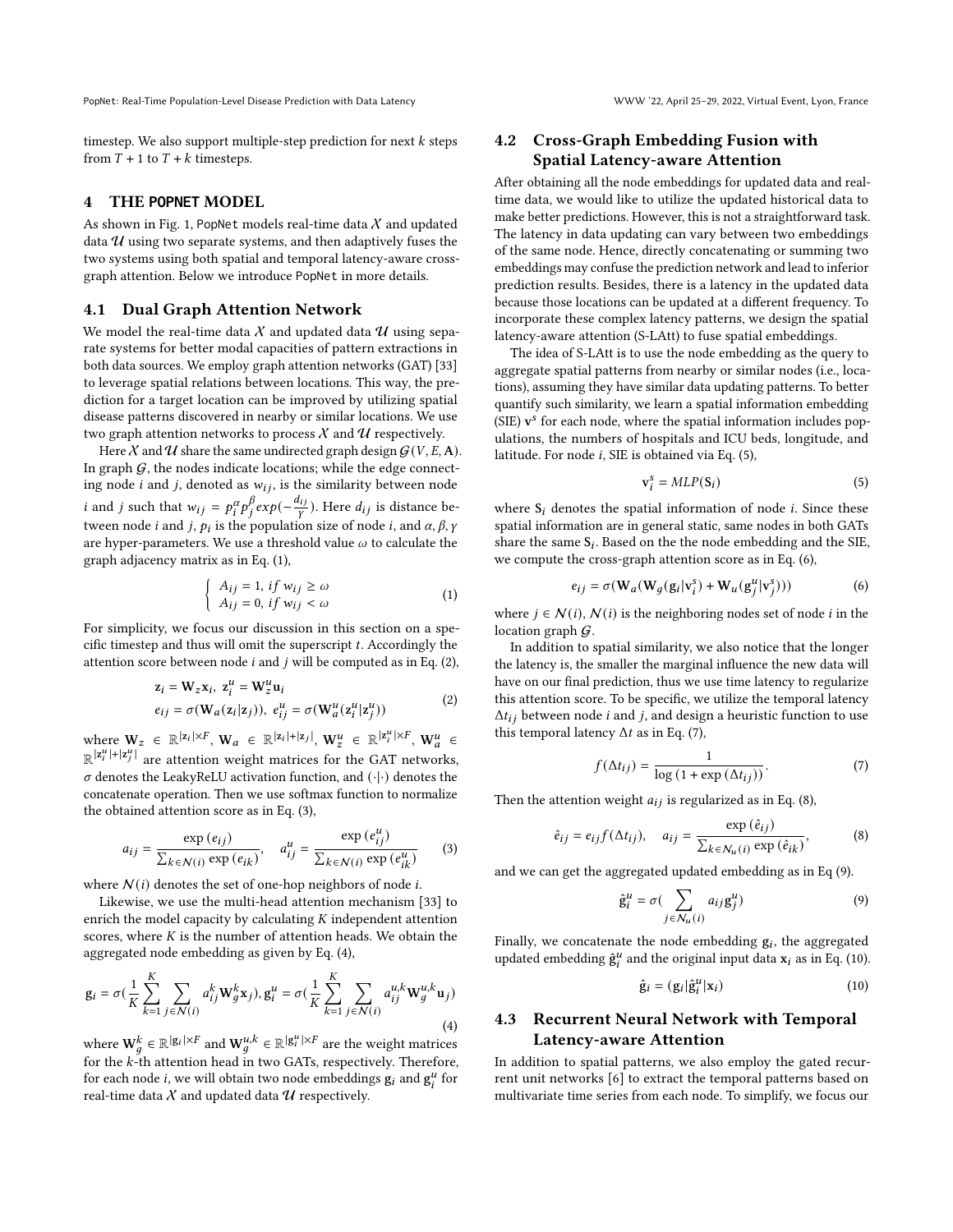WWW '22, April 25–29, 2022, Virtual Event, Lyon, France Junyi Gao, Cao Xiao, Lucas M. Glass, and Jimeng Sun

<span id="page-3-0"></span>

Figure 1: Our PopNet model consists of two graph attention networks to receive real-time data  $(X)$  and updated data  $(U)$  respectively. It uses spatial latency-aware attention (S-LAtt) to fuse two graphs and generate node embedding for each location. The spatial latency-aware attention is enriched by spatial information embedding (SIE) v learned using location-wise geographical and medical resource features. The node embeddings in two graph networks are fed into two GRUs respectively to extract temporal relations. **PopNet** also utilizes temporal latency-aware attention (T-LAtt) to fuse temporal embeddings. Similarly, T-LAtt is enriched by temporal information embeddings (TIE)  $\hat{c}_t$  and  $c_t^u$ , which can adaptively embed the most informative multi-scale disease patterns to improve predictions. PopNet also aligns the hidden states of GRU  $\hat{\bm{\mathrm{h}}}_t$ ,  $\bm{\mathrm{h}}^u_t$  with the learned TIE  $\hat{\bm{\mathrm{c}}}_t$ and  $c_t^u$  respectively to achieve efficient update. Finally, PopNet will output predictions  $\hat{y}_{t+1}$  using fused temporal embedding.

discussion on one location and omit the subscript node index *i*. The real-time and updated embeddings are fed into GRUs as in Eq. [\(11\)](#page-3-1),

<span id="page-3-1"></span>
$$
h_{t} = GRU(\hat{g}_{1}, \hat{g}_{2}, ..., \hat{g}_{t})
$$
  
\n
$$
h_{t}^{u} = GRU_{u}(g_{1}^{u}, g_{2}^{u}, ..., g_{t}^{u})
$$
\n(11)

We use the hidden states of the GRU  $\mathbf{h}_t$  and  $\mathbf{h}_t^u$  as the temporal embeddings. Similarly, we design a temporal latency-aware attention mechanism (T-LAtt) to fuse two embeddings and deal with the latency between  $h_t$  and  $h_t^u$ . As previously discussed, utilizing temporal-related data updating patterns may benefit the predictions. This involves extracting complex temporal patterns such as increasing or declining from different time scales. Besides, we also consider the updating patterns of comorbidities of target diseases. To extract and leverage these patterns, we enrich the T-LAtt with temporal information embeddings (TIE).

First, for TIE to extract temporal patterns from multiple timescales, we use dilated convolutional networks [\[24\]](#page-8-30) with different dilation rates to extract temporal patterns from different time scales. Concretely, at each location, the input disease data sequence  $X =$  $[\mathbf{x}^1, \mathbf{x}^2, ..., \mathbf{x}^t]$  is fed into the CNN as in Eq. [\(12\)](#page-3-2),

<span id="page-3-2"></span>
$$
\mathbf{c}_t^{\phi} = \mathbf{m}(L, \phi) * \mathbf{X},\tag{12}
$$

where  $*$  denotes the convolution operation,  $m(L, \phi)$  is the 1D convolution filter with size *L* and dilation rate  $\phi$ . The larger the  $\phi$  is, the larger the filter's receptive field is, making the convolution filter extract temporal patterns from a broader time scale. In our experiments, we use a combination of different  $\phi$  to extract patterns in different scales, from small to large. The feature maps are concatenated to get the final feature map vector  $\mathbf{c}_t \in \mathbb{R}^C$ , C denotes the number of convolution filters. Each value in  $c_t$  represents an extracted temporal feature.

Following previous CNN-based models [\[12,](#page-8-6) [14,](#page-8-31) [21\]](#page-8-32), we also try to select the most informative patterns in  $c_t$  based on attention weights. Here, we first use mean pooling over time dimension for X as  $\mathbf{x}_m = MeanPool(\mathbf{X}), \mathbf{x}_m \in \mathbb{R}^F$ .  $\mathbf{x}_m$  can be regarded as a summary for  $F$  diseases. This vector is used to calculate the attention score for the temporal patterns as in Eq. [\(13\)](#page-3-3),

<span id="page-3-3"></span>
$$
\mathbf{a}_t^c = \sigma(MLP(\mathbf{x}_m))\tag{13}
$$

where  $\sigma$  denotes the sigmoid activation. We use the multi-layer perceptron to do the mapping  $\mathbb{R}^F \to \mathbb{R}^C$ , and the sigmoid activation to generate importance score between 0 and 1. The obtained score vector  $a_c$  is used to re-calibrate the feature map vector as in Eq. [\(14\)](#page-3-4),

<span id="page-3-4"></span>
$$
\hat{\mathbf{c}}_t = \mathbf{c}_t \odot \mathbf{a}_t^c \tag{14}
$$

The obtained  $\hat{\mathbf{c}}_t$  is the final temporal information embedding (TIE). We can also get the TIE for updated series  $\hat{\mathbf{c}}_t^u$  in this way.

Similar to the spatial latency-aware attention, we use the TIE to enrich the attention and use time latency between current temporal embedding  $\mathbf{h}_t$  and historical updated temporal embeddings  $\overline{\mathbf{h}^u_1}$  $\frac{u}{1}$ ,  $\mathbf{h}_2^u$  $\mathbf{a}_1^u$ , ...,  $\mathbf{h}_t^u$ ] to regularize the attention score as in Eq. [\(15\)](#page-3-5),

<span id="page-3-5"></span>
$$
e_{ti} = f(\Delta t_{ti}) * \sigma(\mathbf{W}_a(\mathbf{W}_{h1}(\mathbf{h}_t|\hat{\mathbf{c}}_t) + \mathbf{W}_{h2}(\mathbf{h}_i^u|\hat{\mathbf{c}}_t^u)))
$$
  
\n
$$
a_{ti} = \frac{\exp(e_{ti})}{\sum_{j=1}^t \exp(e_{tj})}
$$
\n(15)

And the aggregated updated temporal embedding is given by Eq. [\(16\)](#page-3-6),

<span id="page-3-6"></span>
$$
\hat{\mathbf{h}}_t^u = \sum_{i=1}^t a_{ti} \mathbf{h}_i^u.
$$
 (16)

Finally, we concatenate the aggregated updated temporal embedding  $\hat{h}^u_t$ , the original temporal embedding and the TIE to calculate the final temporal embedding as in Eq. [\(17\)](#page-3-7),

<span id="page-3-7"></span>
$$
\hat{\mathbf{h}}_t = (\mathbf{h}_t | \hat{\mathbf{h}}_t^u | \hat{\mathbf{c}}_t). \tag{17}
$$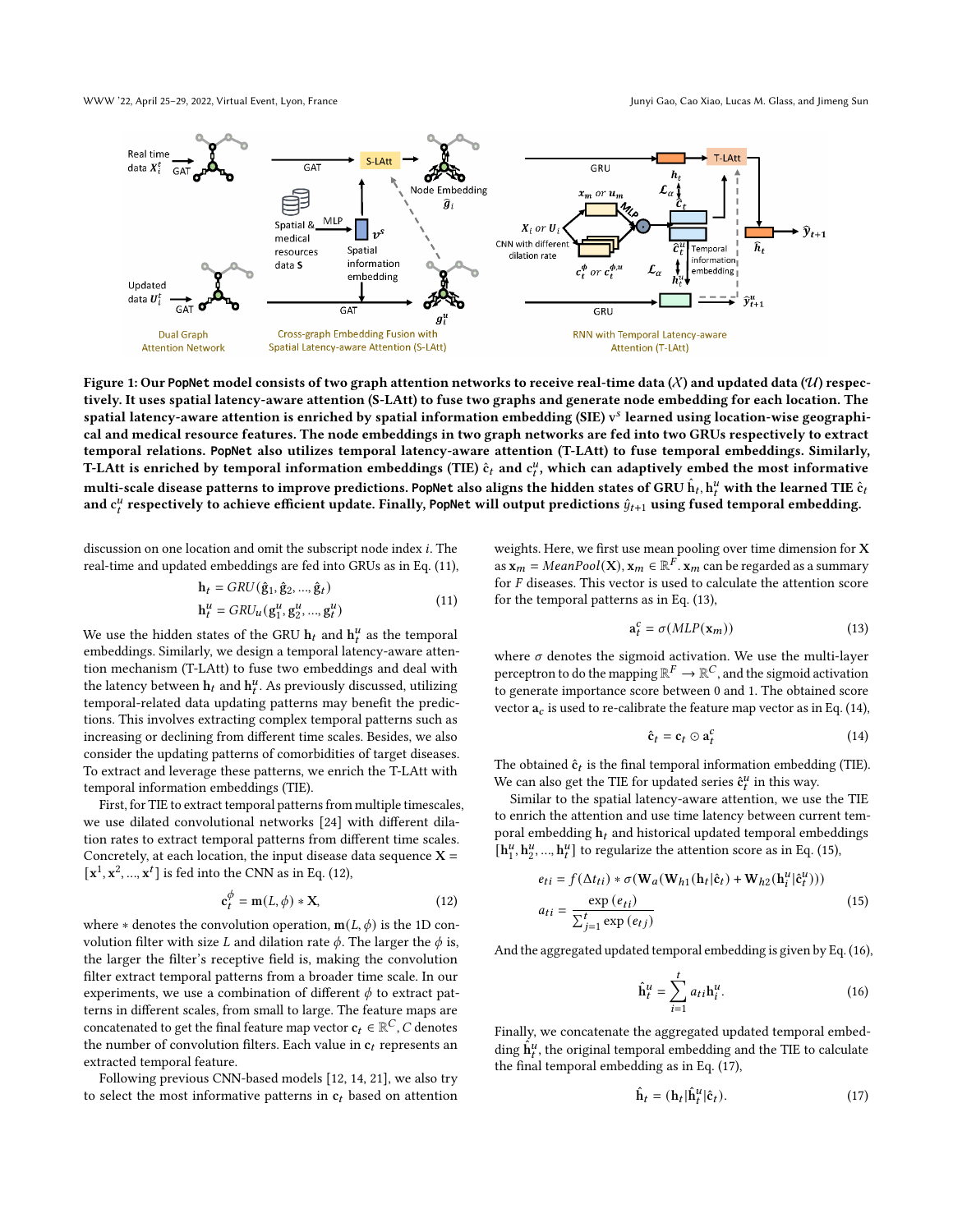# 4.4 Efficient Iterative Training and Prediction

Model update challenge: In clinical practice, an online populationlevel disease prediction model needs routine updates when new data become available. For model updating with new data, it usually requires model retraining which is time-consuming as the data sequence becomes longer, or directly fine-tuning on the new data which discards historical patterns. Some also initialize a model using new data and the last hidden state of RNN trained using old data. However, this solution assumes there is no large time gap between the two datasets. Otherwise, capturing the continuous behavior of the system becomes more difficult for the model and leads to even worse performance [\[22\]](#page-8-33).

Our Solution. PopNet introduces an alignment module to address this issue via providing a better initialization for the hidden states of the RNN on the new data without assuming the data continuity. This is achieved by learning a mapping function between the TIE  $\hat{\mathbf{c}}_t$ ,  $\mathbf{c}_t^u$  and the hidden states of RNN  $\hat{h}_t$  and  $\mathbf{h}_t^u$  at each timestep respectively. When applying to new data, directly using the last hidden states is not optimal due to the new disease patterns may be different. But convolutional features can provide a better initialization for the RNN since they are not strictly sequential-dependent. Concretely, we first use a mapping function  $m<sub>\theta</sub>$  parameterized by  $\theta$  to map the learned TIE to another latent space as in Eq. [\(18\)](#page-4-0),

<span id="page-4-0"></span>
$$
\hat{\mathbf{c}}_t^m = m_\theta(\hat{\mathbf{c}}_t) \tag{18}
$$

Then we calculate the probability distribution of the mapped TIE embedding and the current hidden state of the RNN  $h_t$  using softmax function as in Eq. [\(19\)](#page-4-1),

<span id="page-4-1"></span>
$$
p(\hat{c}_t^m) = softmax(\hat{c}_t^m); \quad q(\mathbf{h}_t) = softmax(\mathbf{h}_t)
$$
 (19)

Then we define the alignment loss function between  $p(\hat{\pmb{c}}_t^m)$  and  $q(h_t)$  using Kullback-Leibler divergence as in Eq. [\(20\)](#page-4-2),

<span id="page-4-2"></span>
$$
\mathcal{L}_a = \sum_{i=1}^n p(\hat{c}_t^m) \log(\frac{p(\hat{c}_t^m)}{q(\mathbf{h}_t)})
$$
(20)

Note that here we use the Kullback-Leibler divergence since its asymmetric characteristic naturally fits our design: we expect the loss term can help the model learn a close estimation to  $h_t$  using  $\hat{c}_t$ . Besides, since the dimensionality of two embeddings is large, using KL divergence instead of L1 or L2 distance can also help avoid the learned  $m_\theta$  simply mapping the embeddings to random normal distributions. When applied to new data, the model will first calculate the TIE using the entire sequence and then use  $m_{\theta}$ to provide the initialization for the hidden states of the RNN. The detailed algorithm is shown in Alg[.1.](#page-4-3)

Finally, we use a two-layer perceptron to generate predictions via  $\hat{y}_{t+1} = MLP(\hat{\mathbf{h}}_t)$ . We also let the  $GRU_u$  to make predictions as  $\hat{y}_{t+1}^{u} = MLP(\mathbf{h}_{t}^{u})$ . Note that  $\hat{y}_{t+1}^{u}$  is the prediction for the day after the update point, so it may be earlier than current timestep . However, we use this as an auxiliary task to better optimize the GRU and GAT. At testing time, only  $\hat{y}_{t+1}$  is the model output. We use mean squared error as the loss function as in Eq. [\(21\)](#page-4-4),

<span id="page-4-4"></span>
$$
\mathcal{L}_r = \frac{1}{n} \sum_{i=1}^n (\hat{y}_{i+1} - y_{i+1})^2; \quad \mathcal{L}_u = \frac{1}{n} \sum_{i=1}^n (\hat{y}_{i+1}^u - y_{i+1}^u)^2 \tag{21}
$$

We finally optimize the entire model using Eq. [\(22\)](#page-4-5).

<span id="page-4-5"></span>
$$
\mathcal{L} = \mathcal{L}_r + \mathcal{L}_u + \mathcal{L}_a \tag{22}
$$

#### <span id="page-4-3"></span>Algorithm 1 The PopNet model

 $\overline{\mathbf{I}}$ 

 $\overline{T}$ 

| .put:                                                                                         |
|-----------------------------------------------------------------------------------------------|
| Real-time disease statistics $\mathcal{X},$ updated disease statistics $\mathcal{U},$ up-     |
| date intervals $\Delta t = [\Delta t_1, \Delta t_2, , \Delta t_T]$ , prediction targets $Y =$ |
| $[Y_1, Y_2, , Y_T]$ and location graph $\mathcal{G}$ .                                        |
| raining:                                                                                      |
| ${\bf for} \,\,i=1 \,\,{\rm to} \,\,T\,\,{\bf do}$                                            |
| Input X and U and get node embeddings using Eq. 4;                                            |
| Aggregate $\hat{g}^u$ to $\hat{g}$ using Eq. 9 and 10;                                        |
| Input spatial embeddings to GRU networks using Eq. 11;                                        |
| Calculate temporal information embeddings using Eq. 14;                                       |
| Aggregate $h_i^u$ to $h_i$ using Eq. 16 and 17;                                               |
| Make predictions for $i + 1$ timestep;                                                        |
| end for                                                                                       |
| Generate distributions using Eq. 18 and 19;                                                   |
| Calculate KL divergence using Eq. 20;                                                         |
| Optimize model parameters by minimizing loss in Eq. 22.                                       |
| Iterative training:                                                                           |
| Calculate TIE for the input sequence using Eq. 14;                                            |
| Use learned $m_{\theta}$ to generate the initial hidden state of GRU;                         |
| Repeat the normal training steps.                                                             |
|                                                                                               |

#### 5 EXPERIMENT

We evaluate PopNet by comparing against several spatial-temporal prediction and disease prediction baselines using real-world datasets.

#### 5.1 Experimental Setup

Data We extract disease statistics from patients' claims data in a real-world patient database from IQVIA. The patients' claims data are collected from 2952 counties in the US starting from 2018. We aggregate the ICD-10 codes in claims data into 21 categories, which include 17 diseases and 4 other codes (see detailed category descriptions in Appendix). We use week-level statistics. Since patients' claims data cannot be completed collected at one time, the disease statistics in a certain week will be updated over several weeks. We use the statistics collected in the first week as the real-time data, and we use the data collected from future weeks as the updated data. We conduct experiments to predict two diseases:

- (1) Respiratory Disease Dataset: Respiratory diseases include ICD10 codes J00-J99, which are common and most of them are contagious. The number of cases is larger than most other diseases. Therefore, the claims data collection procedure is also longer, so that the disease statistics for one week will be fully collected in the following up to 13 weeks. We filter out locations that have very few cases (less than 100). Finally, we get 1,693 counties for respiratory diseases prediction.
- (2) Tumors Dataset: Tumors include ICD10 codes C00-D49. Compared to respiratory diseases, the tumors have fewer cases, and the data update period is also shorter. Most statistics of one week can be fully collected in the following 7 weeks. We also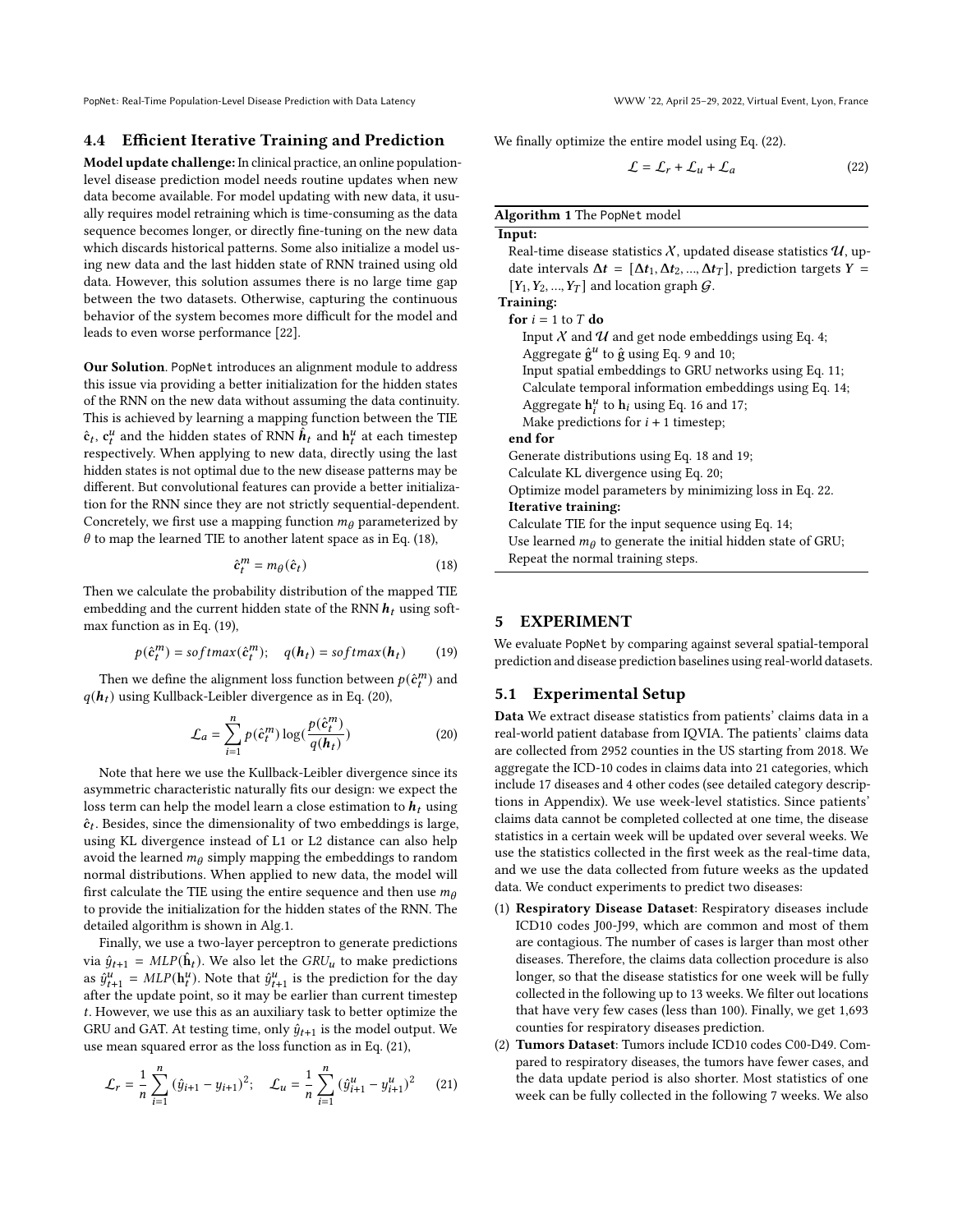get 1,829 counties for tumor prediction.

In addition, we conduct experiments on other 15 diseases and a synthetic dataset generated based on real-world disease update distributions. The detailed statistics and the results can be found in the Appendix. The code and the synthetic dataset is publicly available in  $<sup>1</sup>$  $<sup>1</sup>$  $<sup>1</sup>$ .</sup>

Baselines We evaluated PopNet against the following spatio-temporal prediction baselines: SARIMAX, GRU [\[6\]](#page-8-29), ASTGCN [\[13\]](#page-8-17), GMAN [\[39\]](#page-8-20), EvolveGCN, ColaGNN [\[8\]](#page-8-8) and STAN [\[9\]](#page-8-1). The detailed descriptions of baselines can be found in Appendix.

We also compare PopNet with the reduced version as the ablation study.

- (1) **PopNet**-LAtt We reduce both S-LAtt and T-LAtt mechanisms from PopNet. PopNet-LAtt is essentially two branches that receive real-time and updated data independently, and the outputs of two networks are concatenated to make final predictions.
- (2) **PopNet**-SLAtt We only reduce the spatial latency-aware attention from PopNet.
- (3) **PopNet**-TLAtt We only reduce the temporal latency-aware attention from PopNet.
- (4) **PopNet-** $\mathcal{L}_{\alpha}$  We reduce the alignment module and the loss term  $\mathcal{L}_{\alpha}$  from PopNet. Since this term is only related to the iterative training, it will only be evaluated in Q3 section. PopNet- $\mathcal{L}_{\alpha}$ simply uses normal initialization for RNN hidden states.

Metrics. Following the similar work [\[9,](#page-8-1) [33\]](#page-8-28), we use the following regression metrics to evaluate all the models: The root mean squared error (RMSE), mean absolute error (MAE) and the mean absolute percentage error (MAPE) measures the difference between predicted values and true values:

$$
RMSE = \sqrt{\frac{1}{n} \sum_{i=1}^{n} (\hat{y}_i - y_i)^2}
$$
 (23)

$$
MAE = \frac{1}{n} \sum_{i=1}^{n} |\hat{y}_i - y_i|
$$
 (24)

$$
MAPE = \frac{1}{n} \sum_{i=1}^{n} \frac{|\hat{y}_i - y_i|}{y_i}
$$
 (25)

All metrics are calculated after projecting the values into the real range.

Evaluation Strategy. We split the data into training, validation, and testing sets. The training set is 60 weeks, starting from January 2018 to March 2019. The validation set is 20 weeks, starting from April 2019 to July 2019. The testing set is 20 weeks, starting from August 2019 to December 2019. All the models use the same training data and are also evaluated and tested using the same sets. To be fair, the training, validation and test data for all models are the same. For baseline models, we concatenate the updated data at each time step with the real-time data for model inputs. Compared to all baselines, PopNet does not access any extra data. In order to reduce the variance caused by time shift, we save three model checkpoints

with (1) lowest loss on the training set; (2) lowest MSE on the validation set; (3) last training epoch. We test each checkpoint on the test set and report the best performance.

Implementation Details. All methods are implemented in Py-Torch [\[26\]](#page-8-34) and trained on an Ubuntu 16.04 with 64GB memory and a Tesla V100 GPU. We use Adam optimizer [\[18\]](#page-8-35) with a learning rate of 0.001 and trained for 200 epochs. The hyper-parameter settings of each baseline model can be found in the appendix.

# 5.2 Results

#### Q1. Performance on Disease Prediction

The prediction results on respiratory disease and tumors are listed in Table [1.](#page-5-1) We also conduct two-tailed student's T-test of MAE between PopNet and other baseline models to test the significance of performance improvement. The p-values are also in Table [1.](#page-5-1) PopNet outperforms all baseline methods on all metrics. On respiration disease dataset, PopNet achieves 47% lower RMSE, 23.2% lower MAE, and 29.4% lower MAPE, and on tumors dataset, PopNet achieves 29% lower RMSE, 24% lower MAE, and 13.2% lower MAPE, both compared with the best baseline ColaGNN.

#### Table 1: Disease Prediction Performance

<span id="page-5-1"></span>

| <b>Respiratory Diseases Prediction</b> |                             |            |             |         |  |
|----------------------------------------|-----------------------------|------------|-------------|---------|--|
| Model                                  | <b>RMSE</b> $(\times 10^5)$ | <b>MAE</b> | <b>MAPE</b> | P-value |  |
| <b>SARIMAX</b>                         | 15.54                       | 542.5      | 51.3        | 0.0     |  |
| GRU                                    | 10.89                       | 340.2      | 43.2        | $5e-20$ |  |
| <b>GMAN</b>                            | 9.10                        | 329.8      | 37.4        | $4e-15$ |  |
| <b>ASTGCN</b>                          | 10.33                       | 303.6      | 39.9        | $4e-13$ |  |
| EvolveGCN                              | 9.85                        | 312.4      | 36.9        | 8e-9    |  |
| <b>STAN</b>                            | 9.54                        | 305.7      | 36.8        | $4e-9$  |  |
| ColaGNN                                | 8.06                        | 291.3      | 33.7        | $5e-5$  |  |
| PopNet-LAtt                            | 9.82                        | 311.6      | 39.2        | $4e-10$ |  |
| PopNet-TLAtt                           | 6.32                        | 271.3      | 29.9        | $5e-4$  |  |
| PopNet-SLAtt                           | 8.85                        | 297.5      | 31.3        | $7e-8$  |  |
| PopNet                                 | 4.29                        | 223.8      | 23.8        |         |  |
|                                        | <b>Tumors Prediction</b>    |            |             |         |  |
| Model                                  | <b>RMSE</b> $(\times 10^5)$ | <b>MAE</b> | <b>MAPE</b> | P-value |  |
| <b>SARIMAX</b>                         | 21.41                       | 426.0      | 69.8        | 0.0     |  |
| GRU                                    | 16.20                       | 313.3      | 60.7        | 0.0     |  |
| <b>GMAN</b>                            | 13.12                       | 315.7      | 53.4        | $7e-25$ |  |
| <b>ASTGCN</b>                          | 15.59                       | 332.5      | 56.2        | 0.0     |  |
| EvolveGCN                              | 8.94                        | 269.0      | 50.4        | 5e-11   |  |
| <b>STAN</b>                            | 6.56                        | 215.8      | 48.7        | 7e-9    |  |
| ColaGNN                                | 4.75                        | 172.5      | 42.3        | $9e-5$  |  |
| PopNet-LAtt                            | 8.92                        | 283.4      | 51.5        | $4e-10$ |  |
| PopNet-TLAtt                           | 3.25                        | 142.9      | 38.1        | $3e-4$  |  |

In addition, we evaluate the performance on other disease categories (grouped by ICD code). We report the detailed test MAE in Appendix, and show the test MAPE of PopNet against the best baseline in Fig. [2.](#page-6-0) The results show that PopNet outperforms all

PopNet-SLAtt 4.50 165.8 40.1 5e-5

PopNet 2.90 131.6 36.7

<span id="page-5-0"></span><sup>1</sup>https://github.com/v1xerunt/PopNet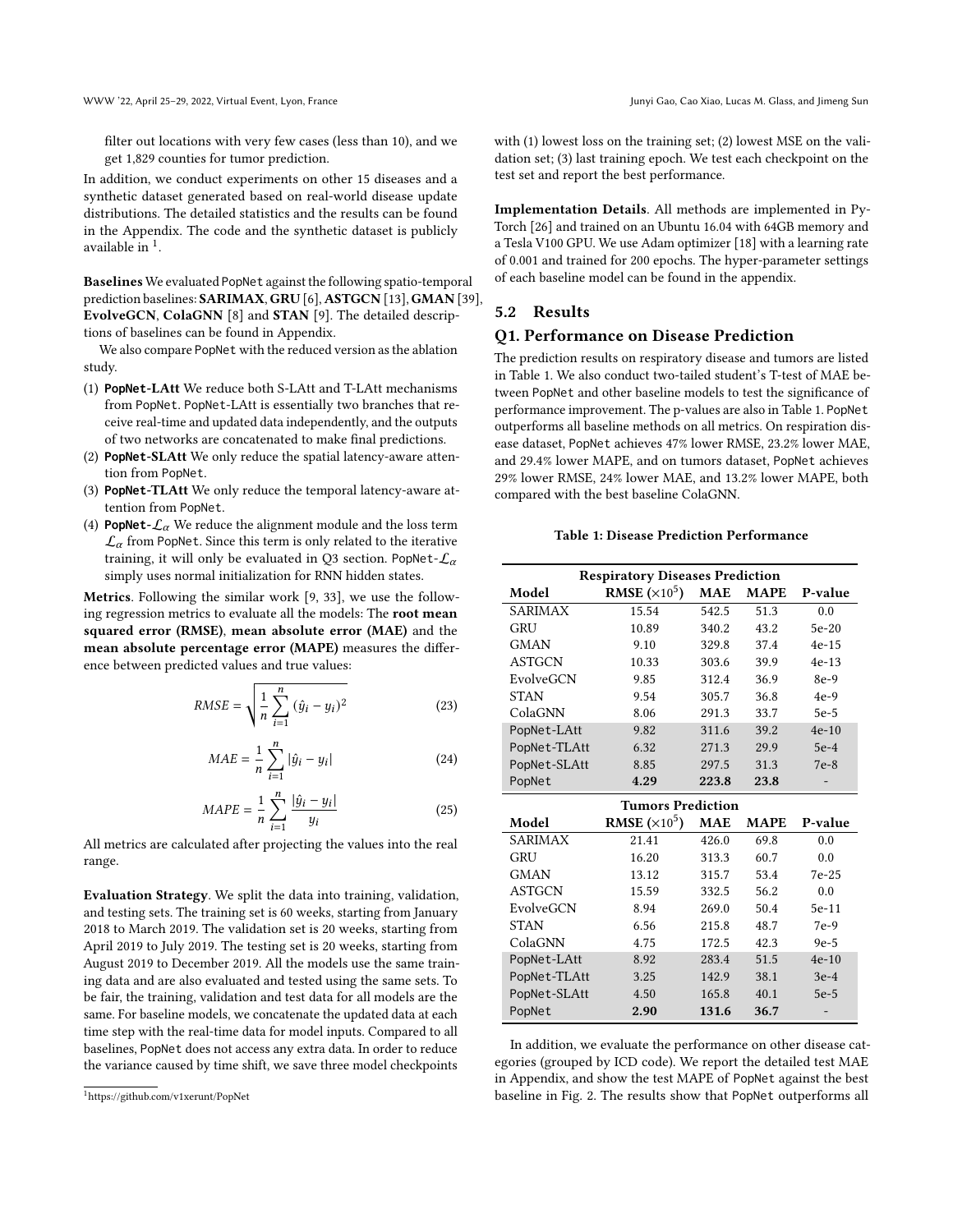<span id="page-6-0"></span>

Figure 2: Comparison of the test MAPE between **PopNet** and the best baseline on all disease code categories

baseline models for all disease categories, which indicates the potential broader utility of PopNet. It is worth noting that for some disease codes, PopNet achieves much better performance than baseline models, for example, musculoskeletal disease or pregnancy prediction. These data often receive more frequent updates due to the large number of cases or the particularity. Therefore, PopNet achieves better performance since it can better extract and utilize update patterns.

# Q2. Performance at Different Locations

This section further explores the performance of PopNet on different locations We report the number of locations that each model has the best performance in Table. [2.](#page-6-1) Here 'Others' sums up the results of SARIMAX, GMAN, GRU, ASTGCN and EvolveGCN.

<span id="page-6-1"></span>

| Table 2: # of locations where each model performs the best. |
|-------------------------------------------------------------|
|-------------------------------------------------------------|

| <b>Respiratory Diseases</b> |      |                               |                   |  |
|-----------------------------|------|-------------------------------|-------------------|--|
| Model                       |      | # of Locations % of Locations | Mean <i>AMAPE</i> |  |
| <b>STAN</b>                 | 42   | 2.5%                          | 3.5%              |  |
| ColaGNN                     | 33   | 1.9%                          | 2.7%              |  |
| Others                      | 6    | 0.4%                          | 4.1%              |  |
| PopNet                      | 1612 | 95.2%                         | 12.4%             |  |
|                             |      | Tumors                        |                   |  |
| Model                       |      | # of Locations % of Locations | Mean <i>AMAPE</i> |  |
| <b>STAN</b>                 | 40   | 2.2%                          | 8.5%              |  |
| ColaGNN                     | 122  | 6.7%                          | 4.6%              |  |
| Others                      | 22   | 1.2%                          | 5.5%              |  |
| PopNet                      | 1645 | 89.9%                         | 10.7%             |  |

It is easy to see PopNet achieves the best performance on over 90% of locations for both tasks. For respiratory diseases, PopNet has 12.4% improved MAPE on average than the best baseline. For tumors prediction, PopNet achieves the best performance on 1645 locations, and the average MAPE improvement is 10.7%. Even for the locations that baselines perform the best, the MAPE gap is small.

#### Q3. Performance with Iterative Training

To evaluate whether the iterative training of PopNet improves the efficiency of model updating, we simulate the following deployment setting: train on the original dataset (week 1-50), and deploy into practice (week 50-80). Then refresh the model using newly collected data during the deployment phase (week 60-80). Finally, we redeploy the model to test the performance (week 80-100). The entire splitting process is shown in Fig. [3.](#page-6-2)

<span id="page-6-2"></span>

Figure 3: Data splitting process to simulate iterative training

We report the performance on the final testing phase in Table [3.](#page-6-3) PopNet outperforms baselines, achieving 39% lower RMSE, 34% lower MAE, and 25.6% lower MAPE on respiratory disease prediction. and 70% lower RMSE and 49% lower MAE on tumor prediction, compared with the best baseline. Compared with the reduced model PopNet- $\mathcal{L}_{\alpha}$ , we can see the alignment loss can indeed help improve the predictive performance by providing RNN with a better initialization.

#### <span id="page-6-3"></span>Table 3: Prediction performance with iterative traing

| <b>Respiratory diseases</b>    |                               |            |             |         |  |
|--------------------------------|-------------------------------|------------|-------------|---------|--|
| Model                          | <b>RMSE</b> ( $\times 10^5$ ) | <b>MAE</b> | <b>MAPE</b> | P-value |  |
| GRU                            | 14.77                         | 495.4      | 52.5        | 0.0     |  |
| <b>GMAN</b>                    | 14.17                         | 450.5      | 47.3        | 0.0     |  |
| <b>ASTGCN</b>                  | 12.45                         | 432.7      | 46.2        | $3e-20$ |  |
| EvolveGCN                      | 12.18                         | 429.7      | 43.1        | $1e-18$ |  |
| <b>STAN</b>                    | 13.90                         | 448.5      | 47.0        | 0.0     |  |
| ColaGNN                        | 11.82                         | 416.1      | 39.8        | $9e-17$ |  |
| PopNet- $\mathcal{L}_{\alpha}$ | 11.43                         | 355.3      | 33.5        | $5e-10$ |  |
| PopNet                         | 7.23                          | 275.6      | 29.6        |         |  |
|                                | <b>Tumors</b>                 |            |             |         |  |
| Model                          | <b>RMSE</b> ( $\times 10^5$ ) | <b>MAE</b> | <b>MAPE</b> | P-value |  |
| GRU                            | 18.95                         | 397.6      | 52.9        | 8e-23   |  |
| <b>GMAN</b>                    | 18.99                         | 401.6      | 53.2        | 0.0     |  |
| <b>ASTGCN</b>                  | 19.72                         | 401.3      | 55.6        | 0.0     |  |
| EvolveGCN                      | 17.26                         | 385.1      | 50.0        | 0.0     |  |
| <b>STAN</b>                    | 10.21                         | 304.7      | 40.8        | 6e-15   |  |
| ColaGNN                        | 8.75                          | 264.4      | 35.3        | $1e-8$  |  |
| PopNet- $\mathcal{L}_{\alpha}$ | 4.92                          | 182.7      | 35.8        | $3e-4$  |  |
| PopNet                         | 2.60                          | 135.4      | 34.7        |         |  |

To further evaluate how  $\mathcal{L}_{\alpha}$  can help improve the iterative training, in Fig. [4,](#page-7-0) we compare the iterative training results with the models that are trained on the entire sequence (results in Table [1\)](#page-5-1). Compared with the results reported in Table [3](#page-6-3) (yellow bars), the results in Table [1](#page-5-1) (green bars) are obtained using the same test set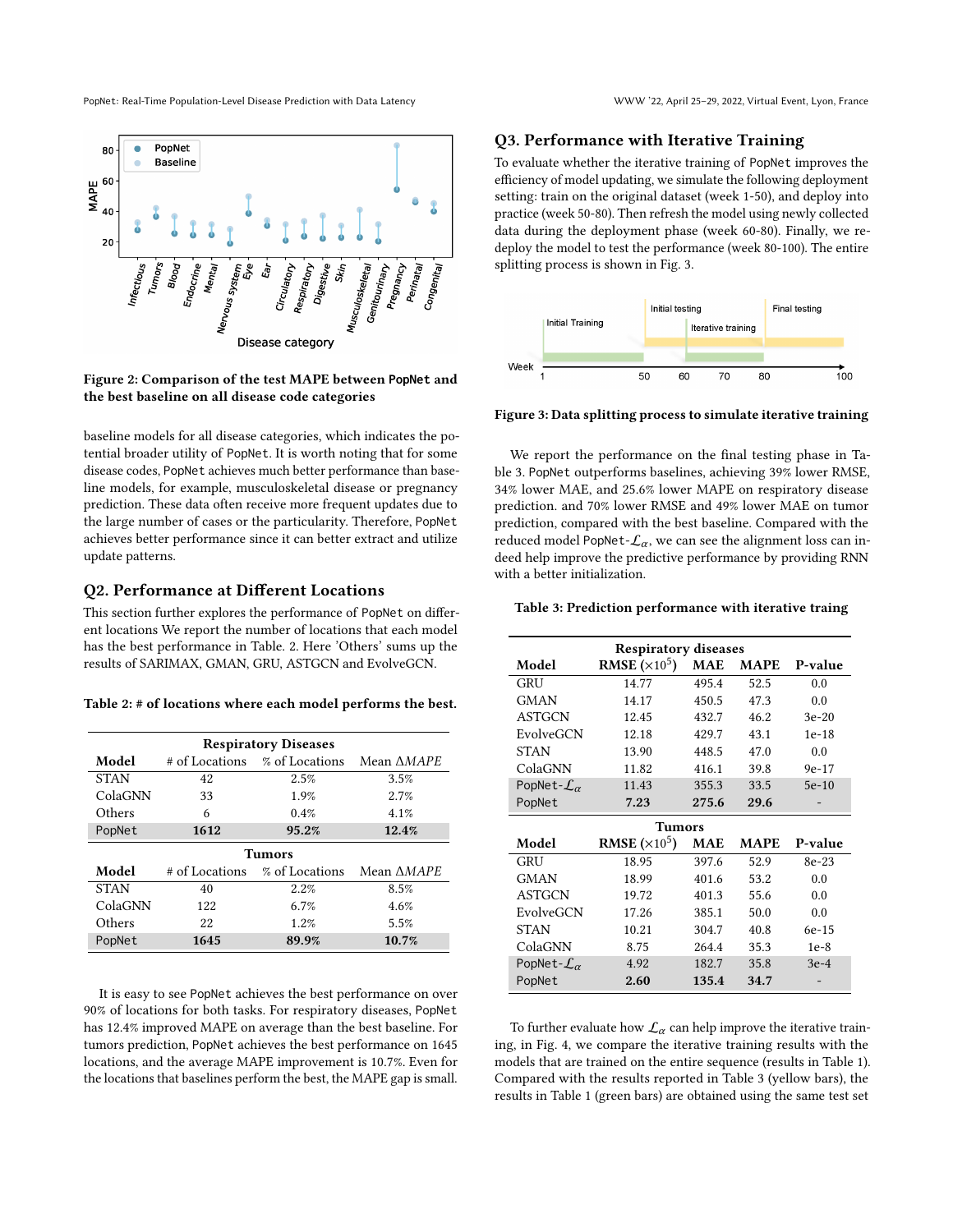<span id="page-7-0"></span>

#### Figure 4: Prediction MAE for models trained on entire dataset and iterative dataset

but trained on the entire historical sequence (week 1-80). The P- $\mathcal{L}_{\alpha}$ indicates the reduced model PopNet- $\mathcal{L}_{\alpha}$ .

The figure shows that the models trained on the entire dataset can achieve lower MAE because the model can access the entire historical data, which makes the models can extract and utilize more historical patterns. However, compared to all baselines and the reduced model, the performance gap of PopNet is much smaller. Compared to the model trained under the iterative training setting, PopNet trained on entire sequences achieves 23% higher MAE on respiratory diseases prediction and only 3% higher MAE on tumors prediction. In comparison, the best baseline model trained on entire sequences achieves 41% higher MAE on respiratory diseases prediction and 53% higher MAE on tumors prediction. This indicates that by aligning the TIE and hidden states of RNN, the model can indeed utilize historical patterns without accessing the original sequences.

Since the entire sequence is four times longer than the iterative training data, training on the entire dataset could be costly for time and memory. For example, for tumor disease, training a regular spatial-temporal model on the entire dataset generally requires more than 12 GB memory and the average training time is about 5 seconds per epoch. But it only requires less than 4 GB memory and 2 seconds per epoch to train the same model on the iterative dataset. PopNet can achieve almost equivalent performance using just iterative training data, which can be useful for real-world applications and efficient for long-sequence data.

# Q4. Performance with Longer Prediction Window

Long-term prediction is also significant for disease prediction in practice. In this work, we also explore the capability of PopNet for long-term disease prediction. We change the output size to make PopNet and other baseline models predict future 5 weeks. We report the performance and the p-value of MAE in Table [4.](#page-7-1)

The results show that the MAE rises as the prediction window increases since it becomes more difficult to predict longer future trends. However, PopNet still has the lowest MAE increase ratio.

For respiratory diseases, the MAE of PopNet increases 14% as the prediction window length increases from 1 to 5, while the baseline model STAN increases 24% and ColaGNN increases 31%. For tumors, the MAE of STAN and ASTGCN increase 11% and 24%, respectively, while PopNet only increases 6%. The results show that PopNet can consistently outperform all other baseline models under different lengths of prediction window. A longer prediction window has less effect on the predictive performance of PopNet. To

<span id="page-7-1"></span>Table 4: Long-term prediction (window = 5 weeks)

|                                   | <b>Respiratory Diseases</b>     |                     |                         |                                 |  |
|-----------------------------------|---------------------------------|---------------------|-------------------------|---------------------------------|--|
| Model                             | <b>RMSE</b> $(\times 10^5)$     | <b>MAE</b>          | <b>MAPE</b>             | P-value                         |  |
| GRU                               | 16.90                           | 491.4               | 34.7                    | $7e-21$                         |  |
| <b>GMAN</b>                       | 17.76                           | 440.3               | 35.2                    | 6e-23                           |  |
| <b>ASTGCN</b>                     | 15.23                           | 410.3               | 33.4                    | $2e-15$                         |  |
| <b>STAN</b>                       | 9.30                            | 380.5               | 31.5                    | $4e-8$                          |  |
| ColaGNN                           | 9.78                            | 384.1               | 31.7                    | 8e-8                            |  |
| PopNet                            | 5.71                            | 255.4               | 27.8                    |                                 |  |
|                                   |                                 | <b>Tumors</b>       |                         |                                 |  |
| Model                             | <b>RMSE</b> ( $\times 10^5$ )   | <b>MAE</b>          | <b>MAPE</b>             | P-value                         |  |
| GRU                               | 21.56                           | 452.6               | 38.8                    | 0.0                             |  |
| <b>GMAN</b>                       | 19.35                           | 420.1               | 35.9                    | 5e-20                           |  |
| <b>ASTGCN</b>                     | 19.78                           | 425.1               | 36.0                    | 6e-23                           |  |
| <b>STAN</b>                       | 6.72                            | 240.3               | 34.1                    | $3e-9$                          |  |
| ColaGNN                           | 5.37                            | 231.9               | 33.5                    | $5e-7$                          |  |
| PopNet                            | 2.79                            | 138.4               | 31.5                    |                                 |  |
|                                   | Prediction window $= 1$         |                     | Prediction window $= 5$ |                                 |  |
| 500                               |                                 |                     |                         |                                 |  |
|                                   |                                 | 400                 |                         |                                 |  |
| 400                               |                                 |                     |                         |                                 |  |
| 300                               |                                 | 300                 |                         |                                 |  |
| 200                               |                                 | MAE (Tumors)<br>200 |                         |                                 |  |
|                                   |                                 | 100                 |                         |                                 |  |
| MAE (Respiratory diseases)<br>100 |                                 |                     |                         |                                 |  |
| $\mathbf 0$<br>GRU                | GMAN ASTGCN STAN ColaGNN PopNet | $\mathbf{o}$<br>GRU |                         | GMAN ASTGCN STAN ColaGNN PopNet |  |
|                                   | Model                           |                     |                         | Model                           |  |

<span id="page-7-2"></span>Figure 5: Prediction MAE under prediction window 1 and 5 illustrate more clearly, we draw the performance gap of all baseline models with different prediction windows in Fig. [5.](#page-7-2) The figure shows that compared to baseline models, PopNet can achieve a significantly smaller error gap as the prediction window increases on two diseases. This indicates that PopNet is also suitable for long-term prediction tasks.

#### 6 CONCLUSION

In this work, we propose PopNet for real-time population-level disease prediction with considering data latency. PopNet uses two separate systems to model real-time and updated disease statistics data, and then adaptively fuses the two systems using both spatial and temporal latency-aware cross-graph attention. We augment the latency-aware attention with spatial and temporal information embeddings to adaptively extract and utilize geographical and temporal progression features. We also conducted extensive experiments across multiple real-world claims datasets. PopNet outperforms leading spatial-temporal models in all metrics and shows the promising utility and efficacy in population-level disease prediction. In future works, we will use more flexible way to generate better location graph instead of using hard defined edge weights, which is the major limitation of this work.

#### 7 ACKNOWLEDGMENTS

This work was supported by IQVIA, NSF award SCH-2014438, PPoSS 2028839, IIS-1838042, NIH award R01 1R01NS107291-01 and OSF Healthcare.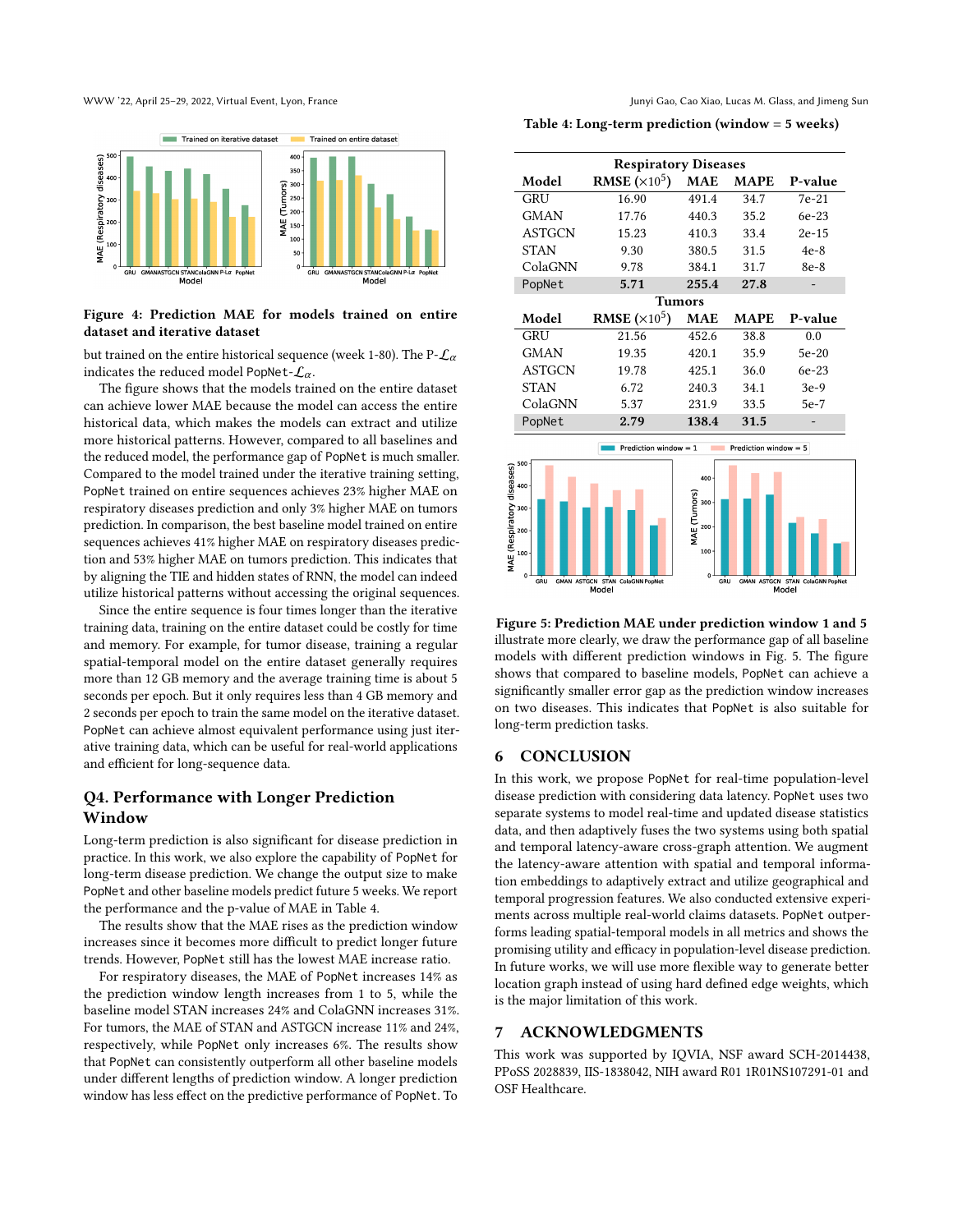## **REFERENCES**

- <span id="page-8-22"></span>[1] Defu Cao, Yujing Wang, Juanyong Duan, Ce Zhang, Xia Zhu, Conguri Huang, Yunhai Tong, Bixiong Xu, Jing Bai, Jie Tong, et al. 2021. Spectral temporal graph neural network for multivariate time-series forecasting. arXiv preprint arXiv:2103.07719 (2021).
- <span id="page-8-3"></span>[2] Edward Choi, Mohammad Taha Bahadori, Andy Schuetz, Walter F Stewart, and Jimeng Sun. 2016. Doctor ai: Predicting clinical events via recurrent neural networks. In Machine learning for healthcare conference. PMLR, 301–318.
- [3] Edward Choi, Mohammad Taha Bahadori, Le Song, Walter F Stewart, and Jimeng Sun. 2017. GRAM: graph-based attention model for healthcare representation learning. In Proceedings of the 23rd ACM SIGKDD international conference on knowledge discovery and data mining. 787–795.
- <span id="page-8-4"></span>[4] Edward Choi, Andy Schuetz, Walter F Stewart, and Jimeng Sun. 2017. Using recurrent neural network models for early detection of heart failure onset. Journal of the American Medical Informatics Association 24, 2 (2017), 361–370.
- <span id="page-8-9"></span>[5] Edward Choi, Cao Xiao, Walter F Stewart, and Jimeng Sun. 2018. Mime: Multilevel medical embedding of electronic health records for predictive healthcare. arXiv preprint arXiv:1810.09593 (2018).
- <span id="page-8-29"></span>[6] Junyoung Chung, Caglar Gulcehre, KyungHyun Cho, and Yoshua Bengio. 2014. Empirical evaluation of gated recurrent neural networks on sequence modeling. arXiv preprint arXiv:1412.3555 (2014).
- <span id="page-8-13"></span>[7] Limin X Clegg, Eric J Feuer, Douglas N Midthune, Michael P Fay, and Benjamin F Hankey. 2002. Impact of reporting delay and reporting error on cancer incidence rates and trends. Journal of the National Cancer Institute 94, 20 (2002), 1537–1545.
- <span id="page-8-8"></span>[8] Songgaojun Deng, Shusen Wang, Huzefa Rangwala, Lijing Wang, and Yue Ning. 2020. Cola-GNN: Cross-location Attention based Graph Neural Networks for Long-term ILI Prediction. In Proceedings of the 29th ACM International Conference on Information & amp; Knowledge Management. 245-254.
- <span id="page-8-1"></span>[9] Junyi Gao, Rakshith Sharma, Cheng Qian, Lucas M Glass, Jeffrey Spaeder, Justin Romberg, Jimeng Sun, and Cao Xiao. 2020. Stan: Spatio-temporal attention network for pandemic prediction using real world evidence. arXiv preprint arXiv:2008.04215 (2020).
- <span id="page-8-5"></span>[10] Jingyue Gao, Xiting Wang, Yasha Wang, Zhao Yang, Junyi Gao, Jiangtao Wang, Wen Tang, and Xing Xie. 2019. Camp: Co-attention memory networks for diagnosis prediction in healthcare. In 2019 IEEE International Conference on Data Mining (ICDM). IEEE, 1036–1041.
- [11] Junyi Gao, Cao Xiao, Lucas M Glass, and Jimeng Sun. 2020. Dr. Agent: Clinical predictive model via mimicked second opinions. Journal of the American Medical Informatics Association 27, 7 (2020), 1084–1091.
- <span id="page-8-6"></span>[12] Junyi Gao, Cao Xiao, Yasha Wang, Wen Tang, Lucas M Glass, and Jimeng Sun. 2020. StageNet: Stage-Aware Neural Networks for Health Risk Prediction. In Proceedings of The Web Conference 2020. 530–540.
- <span id="page-8-17"></span>[13] Shengnan Guo, Youfang Lin, Ning Feng, Chao Song, and Huaiyu Wan. 2019. Attention based spatial-temporal graph convolutional networks for traffic flow forecasting. In Proceedings of the AAAI Conference on Artificial Intelligence, Vol. 33. 922–929.
- <span id="page-8-31"></span>[14] Jie Hu, Li Shen, and Gang Sun. 2018. Squeeze-and-excitation networks. In Proceedings of the IEEE conference on computer vision and pattern recognition. 7132–7141.
- <span id="page-8-18"></span>[15] Rongzhou Huang, Chuyin Huang, Yubao Liu, Genan Dai, and Weiyang Kong. 2020. LSGCN: Long Short-Term Traffic Prediction with Graph Convolutional Networks.. In IJCAI. 2355-2361.
- <span id="page-8-21"></span>[16] Amol Kapoor, Xue Ben, Luyang Liu, Bryan Perozzi, Matt Barnes, Martin Blais, and Shawn O'Banion. 2020. Examining covid-19 forecasting using spatio-temporal graph neural networks. arXiv preprint arXiv:2007.03113 (2020).
- <span id="page-8-10"></span>[17] William Ogilvy Kermack and Anderson G McKendrick. 1927. A contribution to the mathematical theory of epidemics. Proceedings of the royal society of london. Series A, Containing papers of a mathematical and physical character 115, 772 (1927), 700–721.
- <span id="page-8-35"></span>[18] Diederik P Kingma and Jimmy Ba. 2014. Adam: A method for stochastic optimization. arXiv preprint arXiv:1412.6980 (2014).
- <span id="page-8-23"></span>[19] Srijan Kumar, Xikun Zhang, and Jure Leskovec. 2019. Predicting dynamic embedding trajectory in temporal interaction networks. In Proceedings of the 25th ACM SIGKDD International Conference on Knowledge Discovery & Data Mining. 1269–1278.
- <span id="page-8-7"></span>[20] Fenglong Ma, Radha Chitta, Jing Zhou, Quanzeng You, Tong Sun, and Jing Gao. 2017. Dipole: Diagnosis prediction in healthcare via attention-based bidirectional recurrent neural networks. In Proceedings of the 23rd ACM SIGKDD international conference on knowledge discovery and data mining. 1903–1911.
- <span id="page-8-32"></span>[21] Liantao Ma, Junyi Gao, Yasha Wang, Chaohe Zhang, Jiangtao Wang, Wenjie Ruan, Wen Tang, Xin Gao, and Xinyu Ma. 2020. Adacare: Explainable clinical health status representation learning via scale-adaptive feature extraction and recalibration. In Proceedings of the AAAI Conference on Artificial Intelligence, Vol. 34. 825–832.
- <span id="page-8-33"></span>[22] Nima Mohajerin and Steven L Waslander. 2017. State initialization for recurrent neural network modeling of time-series data. In 2017 International Joint Conference on Neural Networks (IJCNN). IEEE, 2330–2337.
- <span id="page-8-16"></span>[23] Kris A Murray, Nicholas Preston, Toph Allen, Carlos Zambrana-Torrelio, Parviez R Hosseini, and Peter Daszak. 2015. Global biogeography of human infectious diseases. Proceedings of the National Academy of Sciences 112, 41 (2015), 12746– 12751.
- <span id="page-8-30"></span>[24] Aaron van den Oord, Sander Dieleman, Heiga Zen, Karen Simonyan, Oriol Vinyals, Alex Graves, Nal Kalchbrenner, Andrew Senior, and Koray Kavukcuoglu. 2016. Wavenet: A generative model for raw audio. arXiv preprint arXiv:1609.03499 (2016).
- <span id="page-8-24"></span>[25] Aldo Pareja, Giacomo Domeniconi, Jie Chen, Tengfei Ma, Toyotaro Suzumura, Hiroki Kanezashi, Tim Kaler, Tao Schardl, and Charles Leiserson. 2020. Evolvegcn: Evolving graph convolutional networks for dynamic graphs. In Proceedings of the AAAI Conference on Artificial Intelligence, Vol. 34. 5363–5370.
- <span id="page-8-34"></span>[26] Adam Paszke, Sam Gross, Francisco Massa, Adam Lerer, James Bradbury, Gregory Chanan, Trevor Killeen, Zeming Lin, Natalia Gimelshein, Luca Antiga, et al. 2019. Pytorch: An imperative style, high-performance deep learning library. arXiv preprint arXiv:1912.01703 (2019).
- <span id="page-8-11"></span>[27] Sen Pei and Jeffrey Shaman. 2020. Initial Simulation of SARS-CoV2 Spread and Intervention Effects in the Continental US. medRxiv (2020).
- <span id="page-8-0"></span>[28] Zhaozhi Qian, Ahmed M Alaa, and Mihaela van der Schaar. 2020. CPAS: the UK's national machine learning-based hospital capacity planning system for COVID-19. Mach. Learn. (Nov. 2020), 1–21.
- <span id="page-8-2"></span>[29] Constantinos I Siettos and Lucia Russo. 2013. Mathematical modeling of infectious disease dynamics. Virulence 4, 4 (2013), 295–306.
- <span id="page-8-14"></span>[30] Ruiguang Song and Timothy A Green. 2012. An improved approach to accounting for reporting delay in case surveillance systems. JP J Biostat 7, 1 (2012), 1–14.
- <span id="page-8-36"></span>[31] Nitish Srivastava, Geoffrey Hinton, Alex Krizhevsky, Ilya Sutskever, and Ruslan Salakhutdinov. 2014. Dropout: a simple way to prevent neural networks from overfitting. The journal of machine learning research 15, 1 (2014), 1929–1958.
- <span id="page-8-25"></span>[32] Rakshit Trivedi, Mehrdad Farajtabar, Prasenjeet Biswal, and Hongyuan Zha. 2019. Dyrep: Learning representations over dynamic graphs. In International conference on learning representations.
- <span id="page-8-28"></span>[33] Petar Veličković, Guillem Cucurull, Arantxa Casanova, Adriana Romero, Pietro Lio, and Yoshua Bengio. 2017. Graph attention networks. arXiv preprint arXiv:1710.10903 (2017).
- <span id="page-8-15"></span>[34] Richard J Verrall and Mario V Wüthrich. 2016. Understanding reporting delay in general insurance. Risks 4, 3 (2016), 25.
- <span id="page-8-26"></span>[35] Yanbang Wang, Yen-Yu Chang, Yunyu Liu, Jure Leskovec, and Pan Li. 2021. Inductive Representation Learning in Temporal Networks via Causal Anonymous Walks. arXiv preprint arXiv:2101.05974 (2021).
- <span id="page-8-27"></span>[36] Da Xu, Chuanwei Ruan, Evren Korpeoglu, Sushant Kumar, and Kannan Achan. 2020. Inductive representation learning on temporal graphs. arXiv preprint arXiv:2002.07962 (2020).
- <span id="page-8-12"></span>[37] Zifeng Yang, Zhiqi Zeng, Ke Wang, Sook-San Wong, Wenhua Liang, Mark Zanin, Peng Liu, Xudong Cao, Zhongqiang Gao, Zhitong Mai, et al. 2020. Modified SEIR and AI prediction of the epidemics trend of COVID-19 in China under public health interventions. Journal of Thoracic Disease 12, 3 (2020), 165.
- <span id="page-8-19"></span>[38] Huaxiu Yao, Xianfeng Tang, Hua Wei, Guanjie Zheng, Yanwei Yu, and Zhenhui Li. 2018. Modeling spatial-temporal dynamics for traffic prediction. arXiv preprint arXiv:1803.01254 (2018).
- <span id="page-8-20"></span>[39] Chuanpan Zheng, Xiaoliang Fan, Cheng Wang, and Jianzhong Qi. 2020. Gman: A graph multi-attention network for traffic prediction. In Proceedings of the AAAI Conference on Artificial Intelligence, Vol. 34. 1234–1241.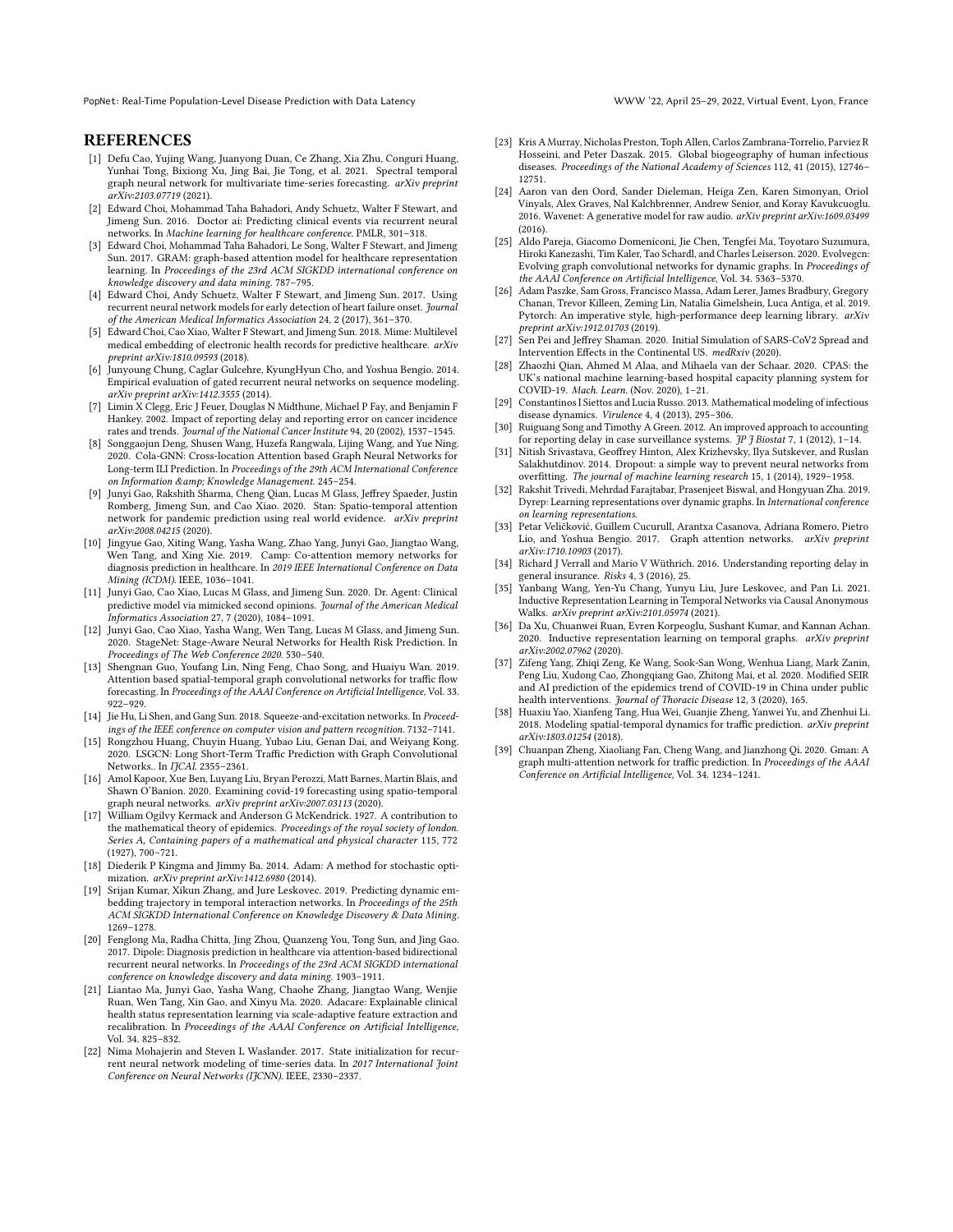WWW '22, April 25–29, 2022, Virtual Event, Lyon, France Junyi Gao, Cao Xiao, Lucas M. Glass, and Jimeng Sun

# A DATASET DETAILS

# A.1 Real-world dataset

In this section, we report the basic statistics and disease categories in the real-world claims dataset. The patients' claims data are collected from 2952 counties in the US starting from 2018. We aggregate the codes into 17 disease categories (A00-Q99) and 4 other categories (R00-Z99) according to the ICD-10 coding. The detailed disease category is reported in Table [5.](#page-9-0)

<span id="page-9-0"></span>

| ICD code                         | Category description                                                    | Avg. cases |
|----------------------------------|-------------------------------------------------------------------------|------------|
| A00-B99                          | Certain infectious and parasitic diseases                               | 314.9      |
| B00-D49                          | Tumors                                                                  | 966.1      |
| D50-D89                          | Diseases of the blood, blood-forming<br>organs and immune mechanism     | 344.8      |
| E00-E89                          | Endocrine, nutritional and metabolic diseases                           | 1508.8     |
| F01-F99                          | Mental. Behavioral and mental disorders                                 | 1470.1     |
| $G_{00} - G_{99}$                | Diseases of the nervous system                                          | 744.2      |
| H00-H59                          | Diseases of the eye and adnexa                                          | 385.8      |
| H60-H95                          | Diseases of the ear and mastoid process                                 | 192.2      |
| $IO0-I99$                        | Diseases of the circulatory system                                      | 1717.2     |
| $IO0-I99$                        | Diseases of the respiratory system                                      | 1774.7     |
| K00-K95                          | Diseases of the digestive system                                        | 653.1      |
| $L00-L99$                        | Diseases of the skin and subcutaneous tissue                            | 496.9      |
| M00-M99                          | Diseases of the musculoskeletal system<br>and connective tissue         | 2226.7     |
| N <sub>00</sub> -N <sub>99</sub> | Diseases of the genitourinary system                                    | 897.0      |
| O00-O99                          | Pregnancy, childbirth and the puerperium                                | 152.6      |
| P00-P96                          | Certain conditions originating<br>in the perinatal period               | 45.9       |
| Q00-Q99                          | Congenital malformations, deformations<br>and chromosomal abnormalities | 80.2       |
| R <sub>00</sub> -R <sub>99</sub> | Symptoms, signs and abnormal clinical<br>and laboratory findings        | 2480.2     |
| S00-T88                          | Injury, poisoning and certain other<br>consequences of external causes  | 683.3      |
| V00-Y99                          | External causes of morbidity                                            | 12.4       |
| Z00-Z99                          | Factors influencing health status<br>and contact with health services   | 2653.2     |

Table 5: ICD codes and disease category descriptions

Due to space limitations, we only report the detailed data statistics of two diseases (i.e., tumors and respiratory diseases) reported in the main text. The statistics are shown in Table [6.](#page-9-1) The spatial features include populations, number of hospitals, number of ICU beds, longitude, latitude and annual income.

# A.2 Synthetic dataset

We construct a synthetic dataset from a real-world disease dataset. We first randomly aggregate the data in the real-world dataset from different locations to generate data sequences for the real-time data and prediction targets. For each location, We randomly aggregate data from 1-5 neighboring locations. Then for each timestep, we use up-sampling and down-sampling to aggregate data from 1-3 continuous timesteps while keeping the length of data does not change. Then we add random Gaussian noise ( $\mu = 0$ ,  $\sigma = 1$ ) to the aggregated data. For the updated data, we assume all locations are updated at regular intervals for the sake of simplicity. We use the

<span id="page-9-1"></span>

| Respiratory diseases         |        |
|------------------------------|--------|
| # of locations               | 1693   |
| # of features                | 21     |
| # of edges                   | 4521   |
| Avg. # of edges per nodes    | 2.67   |
| # of sequence length         | 63     |
| Avg. # of target cases       | 1774.7 |
| Avg. # of update frequencies | 9.3    |
|                              |        |
| Tumors                       |        |
| # of locations               | 1829   |
| # of features                | 22     |
| # of edges                   | 4884   |
| Avg. # of edges per nodes    | 2.67   |
| # of sequence length         | 63     |
| Avg. # of target cases       | 966.1  |

Table 6: Data statistics for respiratory disease and tumors dataset

<span id="page-9-2"></span>same strategy as the real-time data to generate the updated data. The basic statistics of the synthetic dataset are shown in Table [7.](#page-9-2)

| # of locations               | 1015   |
|------------------------------|--------|
| # of features                | 22     |
| # of edges                   | 6410   |
| Avg. # of edges per nodes    | 6.32   |
| # of sequence length         | 63     |
| Avg. # of target cases       | 1098.7 |
| Avg. # of update frequencies | 5.4    |
|                              |        |

Table 7: Synthetic data statistics

# B PREDICTION PERFORMANCE FOR ALL DISEASE CATEGORIES

In this section, we report the predictive performance of PopNet for all disease categories. Due to space limitations, we only select two baseline models (i.e., STAN and ColaGNN) to compare, which have generally better performance. For some disease categories such as Certain conditions originating in the perinatal period, some locations have no case at most timesteps, so these disease datasets have fewer locations to predict. We report the test MAE in Table [8.](#page-10-1) PopNet can outperform two baselines for all disease code categories.

#### C PERFORMANCE ON SYNTHETIC DATASET

We also conducted experiments on the artificially generated synthetic dataset, and report results in Table [9.](#page-10-2) From the results, PopNet outperforms all baselines with a  $p = 0.001$  significance level. Compared with the best baseline ColaGNN, PopNet has 19.5% lower RMSE, 15.5% lower MAE, and 4% lower MAPE. The SARIMAX model does not perform well on the synthetic dataset since autoregression models are difficult to fit random noises in the data.